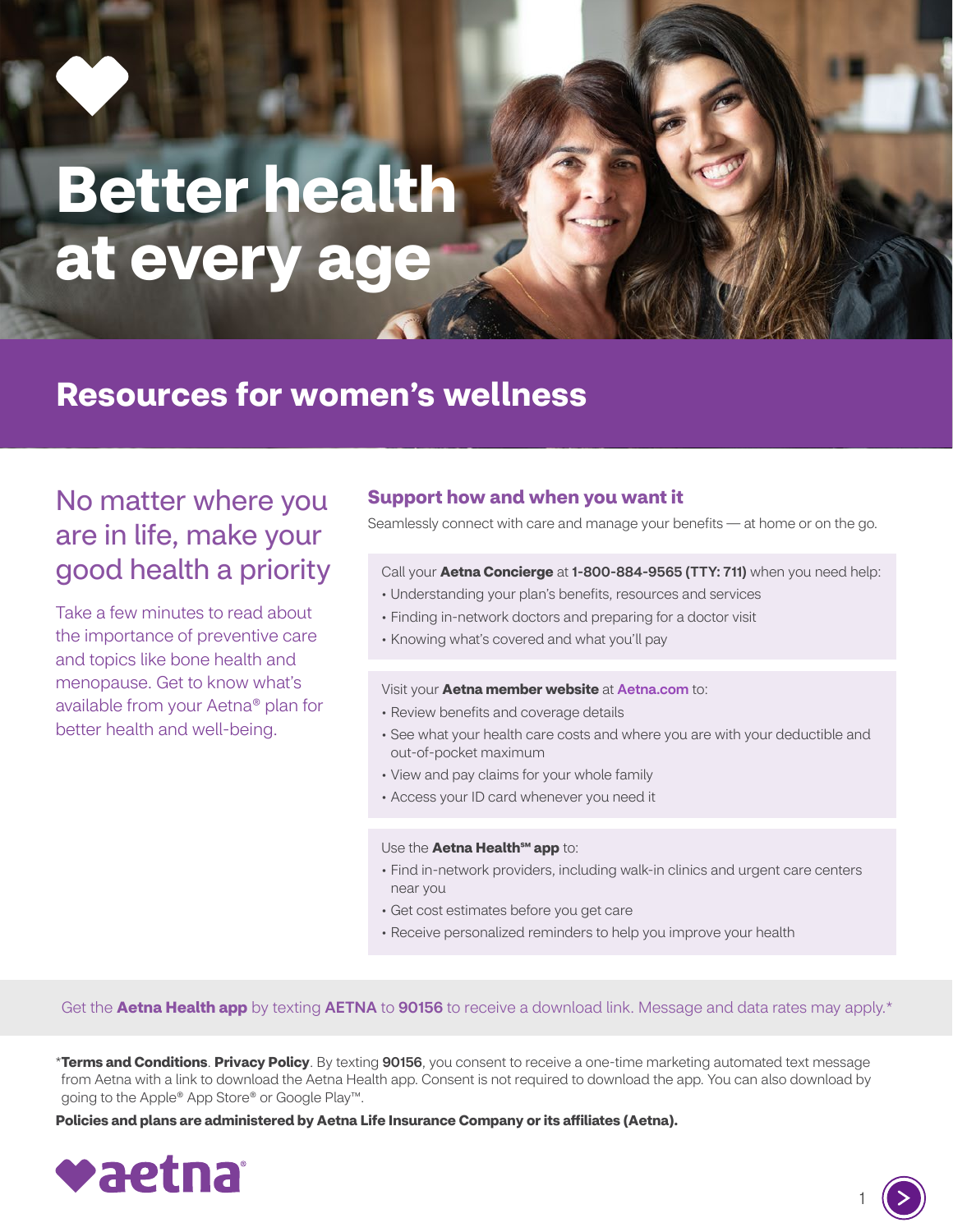

Preventive care lets you and your doctor know what's going on with your health and can reveal potential problems. Your Aetna® plan covers routine physical exams, well-woman exams, cancer screenings, vaccines and certain preventive medications at 100%.

The best way to stay up to date with preventive care is to schedule your annual routine physical exam with your primary care physician (PCP). Your PCP can tell you which preventive services are right for you based on your needs and health history. They can also provide basic, non-emergency care and help you find the right specialist when you need one.

#### **To find a PCP**, log in at [Aetna.com](http://Aetna.com) and click Find Care & Pricing.

The chart below shows what's generally recommended for women. Your needs may vary, so talk with your doctor about what's right for you.

| <b>Screenings and vaccines</b> | Age                                          |
|--------------------------------|----------------------------------------------|
| Routine physical exam          | $18+$                                        |
| Influenza (flu) shot           | $18+$                                        |
| Cholesterol test               | $18+$                                        |
| Well-woman exam                | $21+$                                        |
| Pap test (cervical cancer)     | $21+$                                        |
| Mammogram (breast cancer)      | Covered at any age;<br>recommended 40 and up |
| Colorectal cancer screening    | $45+$                                        |
| Shingles vaccine               | 50+                                          |

For a complete list of covered care, go to **[Benefits.Adobe.com](https://benefits.adobe.com/us/health-and-wellbeing/physical-wellbeing#AetnaHealth)** [> Health and wellbeing > Physical wellbeing > Aetna health](https://benefits.adobe.com/us/health-and-wellbeing/physical-wellbeing#AetnaHealth)  [and wellness resources](https://benefits.adobe.com/us/health-and-wellbeing/physical-wellbeing#AetnaHealth).

If you're gender non-conforming, non-binary or on the transgender continuum, your needs may be different. Be sure to talk with your provider about which screenings are appropriate based on your personal situation, including screenings not listed.

#### Two important preventive services that could save your life

**Mammogram:** An X-ray of the breast. Recommended once each year starting at age 40.

**Pap test:** A test that collects cells from the cervix. Women should start getting this screening at age 21 and continue every three to five years, depending on what your doctor recommends.



2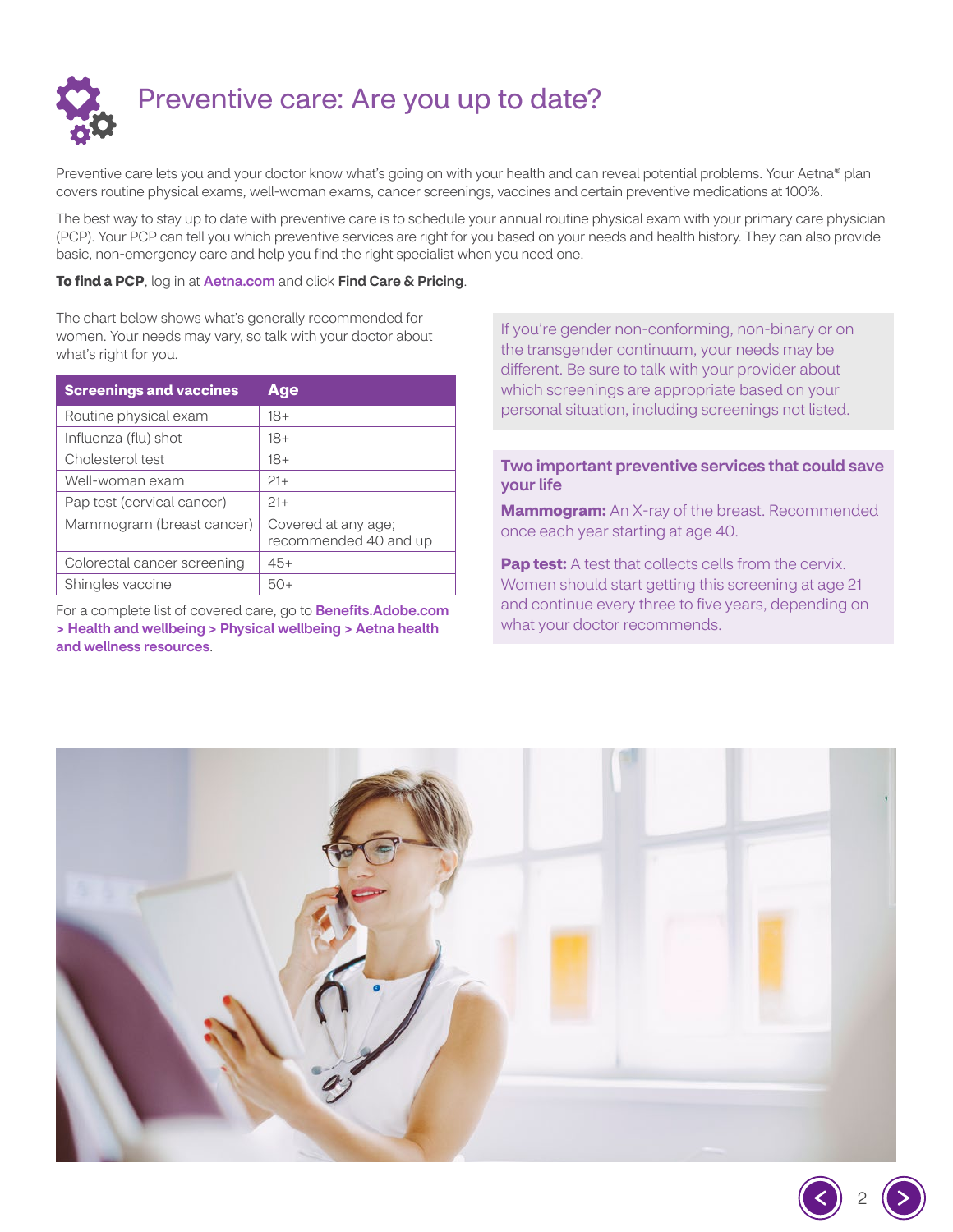

# Women's health support and services

Whether you're planning a family, in menopause or experiencing another common health concern for women, you've got expert support and benefits available to help.

# **Fertility support**

When you need fertility support, your first step is to call your **Aetna® Fertility Advocate** at 1-866-984-0074 (TTY: 711). Your Fertility Advocate can explain available services and options. And they can help you maximize your benefits and minimize out-of-pocket costs

# **Maternity support**

We're here to help you throughout your journey, from pregnancy to parenthood. The maternity support program is included with your Aetna plan. Enroll early and get a reward when you sign up by the 16th week of pregnancy. To get started, call us at 1-800-272-3531 (TTY: 711) weekdays from 8 AM to 7 PM ET.

# **Heart health<sup>1</sup>**

Did you know? Heart disease is the leading cause of death for women.1 Risk factors include:

- Diabetes
- Family history
- High blood pressure
- High cholesterol
- Obesity
- Physical inactivity

To reduce your risk, talk with your PCP about your personal and family medical history. Ask about lifestyle changes you can make for better health, such as diet changes and more physical activity.

If you have a heart disease diagnosis, an Aetna nurse care manager may reach out to help you manage your condition and navigate the health care system. Or you can contact a nurse care manager on your own by calling your Aetna Concierge at 1-800-884-9565 (TTY: 711).

# **Bone health2**

Osteoporosis is a disease that causes bones to become weak and brittle and break easily. While family history plays a role, other risk factors can set women up for bone loss, such as:

- A family history of hip fracture
- A thin or small frame
- Being white or Asian
- Certain medications
- Heavy drinking
- Increasing age
- Menopause
- Physical inactivity
- Smoking

If you're age 65 or older or have a family history of osteoporosis, your PCP or ob/gyn may order a bone density test. This test can determine whether you have bone loss and to what extent. Depending on your results, your doctor may recommend calcium and vitamin D supplements and/or a prescription drug that prevents bone loss or builds up new bone.

<sup>1</sup>Centers for Disease Control and Prevention. [Women's](https://www.cdc.gov/nchs/fastats/womens-health.htm) health. February 1, 2022. Accessed April 2022.

<sup>2</sup>WebMD. [Understanding](https://www.webmd.com/osteoporosis/understanding-osteoporosis-basics#091e9c5e80007edd-1-1) osteoporosis – the basics. July 30, 2021. Accessed April 2022.

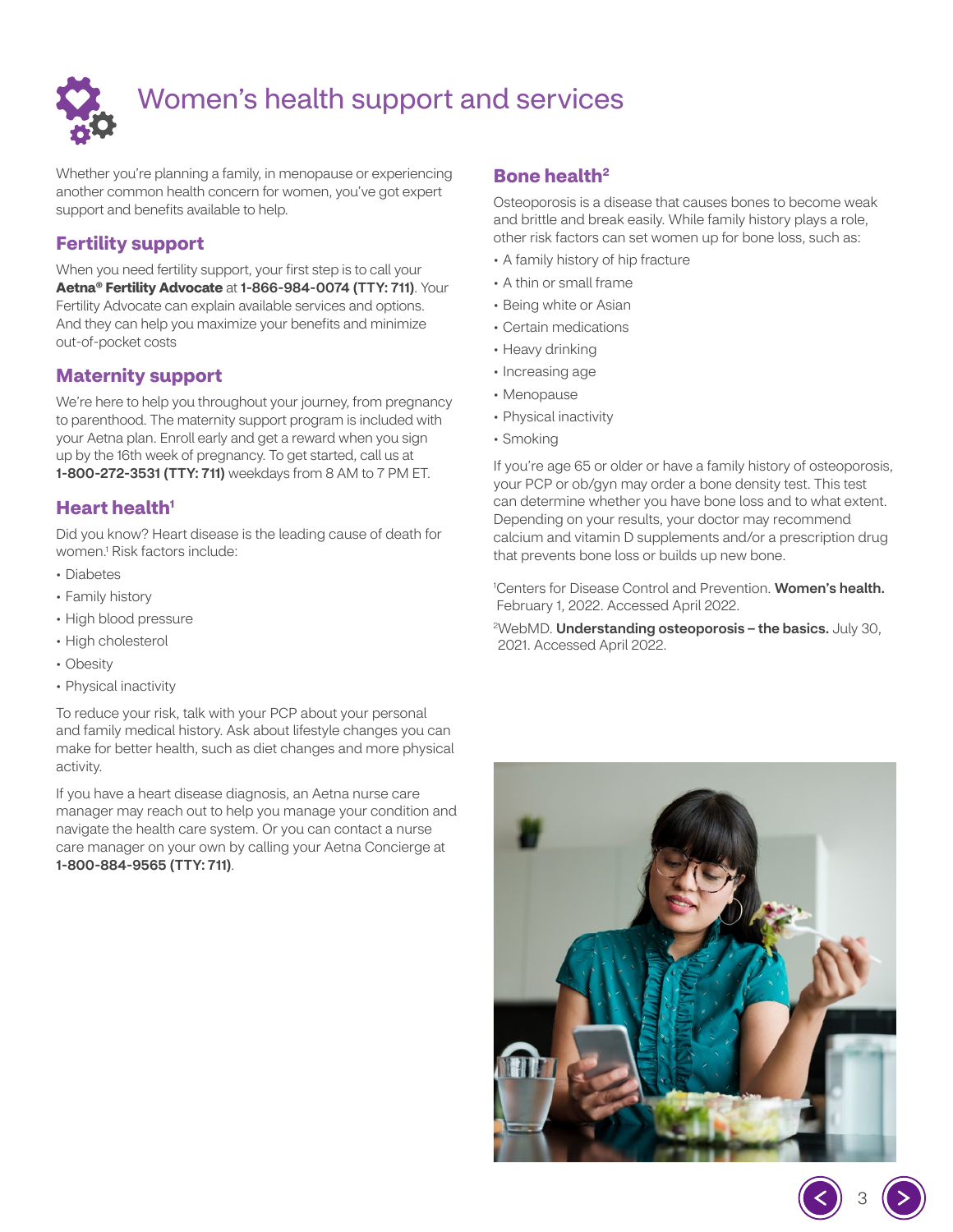# Women's health support and services *continued*

#### **Perimenopause and menopause**

For most women, menopause begins 12 months after their last period. They may experience changes in the years leading up to that point. This is called menopausal transition or perimenopause. Before, during and after menopause, many women experience symptoms that affect both body and mind.

#### These can include:

- Fatigue
- Heart palpitations
- Hot flashes
- Low sex drive
- Night sweats
- Poor memory
- Trouble concentrating
- Trouble sleeping
- Vaginal dryness
- Weight gain

### Treating symptoms

Menopause is a natural part of growing older. If you're having symptoms of menopause, here are some things you can do to manage your symptoms and enjoy a better quality of life:

#### **Control hot flashes<sup>3</sup>**

A hot flash is a sudden feeling of heat in the upper part or all of your body. Your face and neck may become flushed. Red blotches may appear on your chest, back and arms. Heavy sweating and cold shivering can follow. Hot flashes can be very mild or strong enough to wake you (called night sweats). You may be able to treat them with lifestyle changes. Or you may want to talk with your doctor about taking hormones. Learn more on the **[National Institute on Aging](https://www.nia.nih.gov/health/hot-flashes-what-can-i-do)** website.

#### **Exercise and eat healthy**

Improving your lifestyle can reduce your symptoms and lower your risk for heart disease, osteoporosis and other long-term problems linked to aging. To learn about resources Adobe offers for getting and staying well, go to **[Benefits.Adobe.com](https://benefits.adobe.com/us/health-and-wellbeing/physical-wellbeing) >** [Health & wellbeing > Physical wellbeing](https://benefits.adobe.com/us/health-and-wellbeing/physical-wellbeing).

#### **Keep up with preventive care**

Stay up to date with preventive care exams and screenings. Your Aetna® plan covers preventive care at 100% when you use a network doctor. Whether you prefer a PCP or ob/gyn, you can always find network doctors by logging in to your member website at [Aetna.com](http://Aetna.com) > Find Care & Pricing.

#### **Reduce stress**

Try mind and body relaxation, such as breathing exercises. This may help with hot flashes and mood symptoms. Visit the Aetna Behavioral Health website for tips and resources to help reduce stress. Log in at [Aetna.com](http://Aetna.com) and scroll down to Mental Health Support & Services.

#### **See a certified menopause practitioner<sup>4</sup>**

You may want to consider visiting a menopause specialist, who can help you navigate the time before, during and after menopause. Ask your doctor if they're trained or certified in menopause or can refer you to someone who is.

#### **Sleep better**

Around midlife, some women start having trouble sleeping. Maybe you can't fall asleep, you wake too early or night sweats wake you up. Try the Headspace meditation app to help you manage stress and sleep better. To learn more about this and other resources Adobe offers, go to **Benefits.Adobe.com >** [Health & wellbeing > Emotional and mental wellbeing](https://benefits.adobe.com/us/health-and-wellbeing/emotional-and-mental-wellbeing).

#### **Take care of your bladder3**

Midlife may come with a loss of bladder control. You may have a sudden urge to urinate, or urine may leak during exercise, sneezing or laughing. Talk to your PCP or ob/gyn. Or find a urologist by logging in at **[Aetna.com](http://Aetna.com) > Find Care & Pricing.** 

#### **Take medication or hormones**

Your PCP or ob/gyn may want to prescribe medication, hormone therapy or other treatments that may be right for you based on your personal and family medical history. Check the [Aetna formulary](https://www.aetna.com/individuals-families/find-a-medication/2022-standard-opt-out-plan.html) to see which drugs are covered by your plan.

#### **Use your mental well-being resources**

Take advantage of programs like the **Spring Health Employee** [Assistance Program, AbleTo and Teladoc](#page-5-0)® behavioral health to help with depression, anxiety and other issues that can arise or intensify during menopause and beyond.

<sup>3</sup>National Institute on Aging. **What is [menopause?](https://www.nia.nih.gov/health/what-menopause)** September 30, 2021. Accessed April 2022.

4Duke Health. Why you should seek care from a [menopause](https://www.dukehealth.org/blog/why-you-should-seek-care-menopause-specialist) [specialist.](https://www.dukehealth.org/blog/why-you-should-seek-care-menopause-specialist) October 21, 2020. Accessed April 2022.

4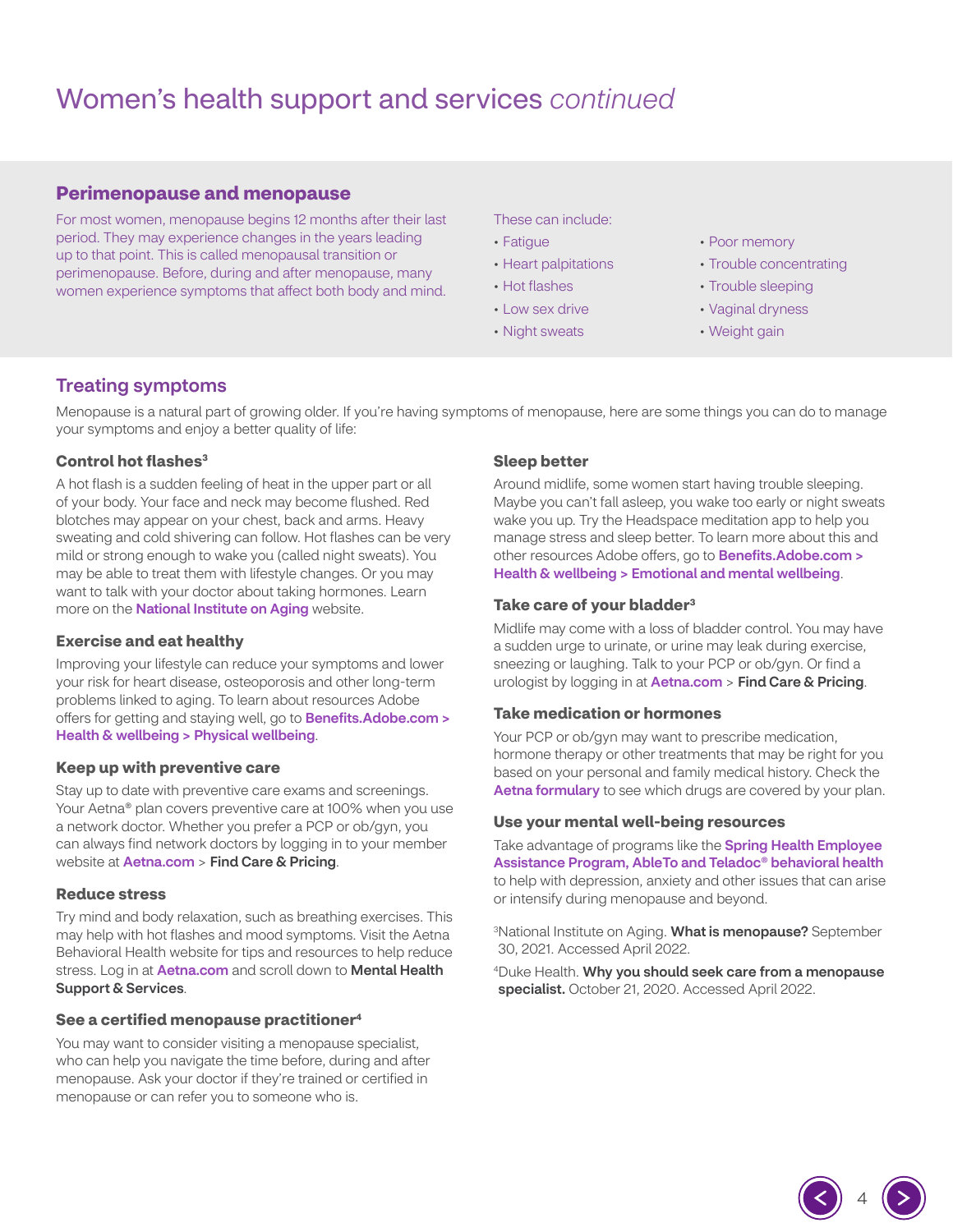

# How your plan pays

Here's how your plan covers your care after you meet your annual deductible.

| <b>Plan provisions</b>                                                                                                                                                                           | <b>Aetna HealthSave Basic</b>                                |                 | <b>Aetna HealthSave</b>            |                 | <b>Aetna Out of Area</b><br><b>HealthSave</b> |  |
|--------------------------------------------------------------------------------------------------------------------------------------------------------------------------------------------------|--------------------------------------------------------------|-----------------|------------------------------------|-----------------|-----------------------------------------------|--|
|                                                                                                                                                                                                  | In network                                                   | Out of network* | In network                         | Out of network* | In network                                    |  |
| <b>Preventive care</b>                                                                                                                                                                           | 100%, not subject<br>to deductible                           | 100%            | 100%, not subject<br>to deductible | 100%            | 100%, not subject<br>to deductible            |  |
| Office visits and<br>other outpatient<br>services**                                                                                                                                              | 80%                                                          | 60%             | 90%                                | 70%             | 80%                                           |  |
| Inpatient hospital**                                                                                                                                                                             | 80%                                                          | 60%             | 90%                                | 70%             | 80%                                           |  |
| <b>Prescription drugs</b>                                                                                                                                                                        |                                                              |                 |                                    |                 |                                               |  |
| Your Aetna® plan covers treatment for menopausal symptoms. This may include estrogen therapy, vaginal estrogen, low-dose<br>antidepressants, gabapentin, clonidine and osteoporosis medications. |                                                              |                 |                                    |                 |                                               |  |
| Some covered prescription hormone therapy drugs include estradiol, progesterone, DOTTI™, Premarin® and Yuvafem®.                                                                                 |                                                              |                 |                                    |                 |                                               |  |
| After you meet your deductible, you pay the following copays when you use a network pharmacy. You'll pay more if you use an<br>out-of-network pharmacy.                                          |                                                              |                 |                                    |                 |                                               |  |
| <b>Retail or CVS</b>                                                                                                                                                                             | \$15 for generic drugs                                       |                 |                                    |                 |                                               |  |
| <b>Specialty®</b><br>pharmacy                                                                                                                                                                    | \$45 for brand-name drugs on the Aetna Performance Drug List |                 |                                    |                 |                                               |  |
| 30-day supply***                                                                                                                                                                                 | \$65 for other brand-name drugs                              |                 |                                    |                 |                                               |  |
| <b>Mail order or CVS</b>                                                                                                                                                                         | \$30 for generic drugs                                       |                 |                                    |                 |                                               |  |
| Pharmacy <sup>®</sup>                                                                                                                                                                            | \$90 for brand-name drugs on the Aetna Performance Drug List |                 |                                    |                 |                                               |  |
| 90-day supply***                                                                                                                                                                                 | \$130 for other brand-name drugs                             |                 |                                    |                 |                                               |  |

\* If you go outside the network, your share of costs is not based on a negotiated amount, but rather on the recognized amount/ charge. You may be responsible for the entire difference between what the provider bills and the recognized amount/charge. And that additional amount does not count toward your out-of-pocket maximum.

\*\* All inpatient and certain outpatient services require prior authorization.

\*\*\* Benefits are reduced if drugs are obtained at an out-of-network pharmacy. Copays count toward your out-of-pocket maximum.